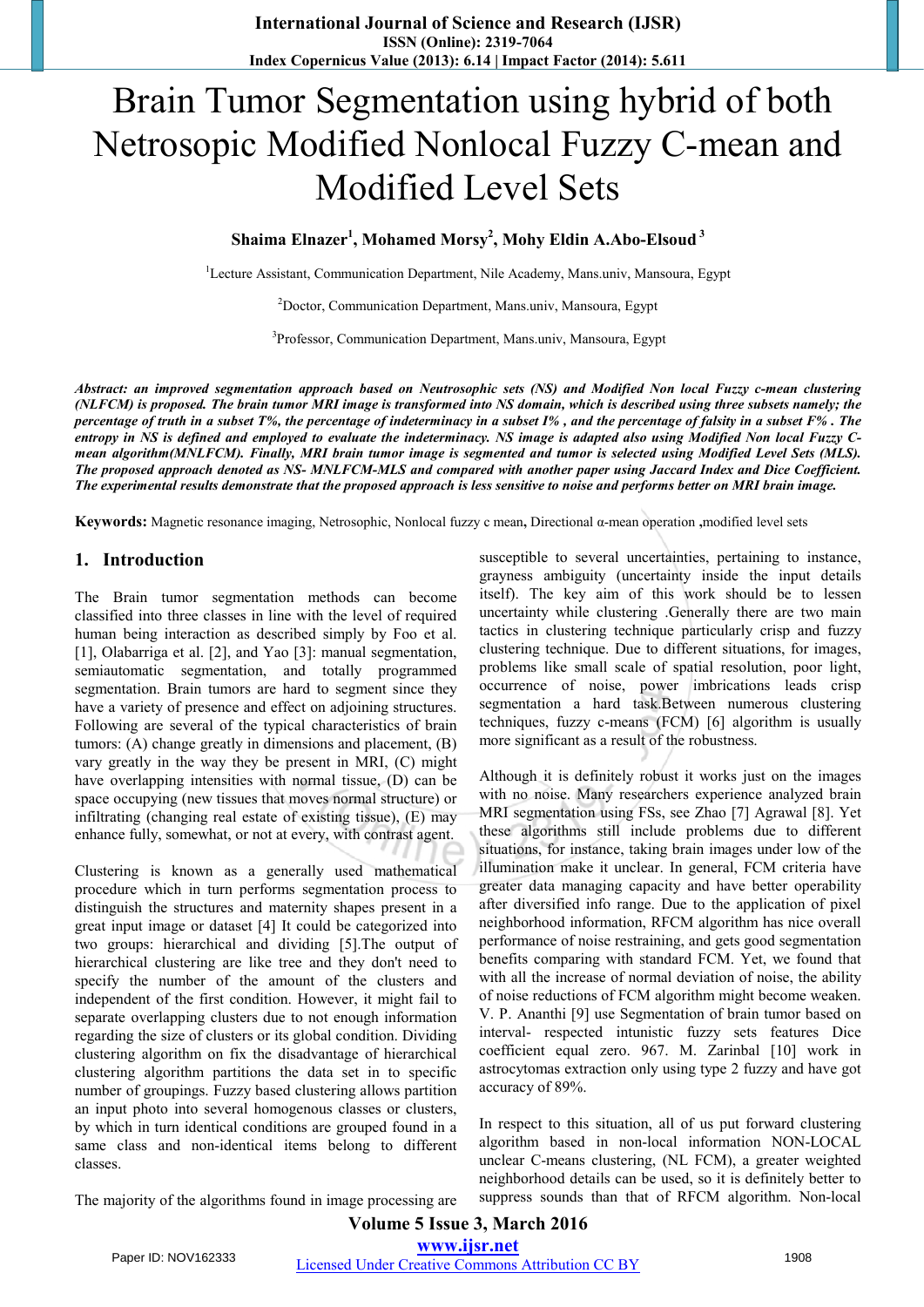#### **International Journal of Science and Research (IJSR) ISSN (Online): 2319-7064 Index Copernicus Value (2013): 6.14 | Impact Factor (2014): 5.611**

regularization was first formerly used for picture denoising, called non-local indicate denoising [11]. The algorithm essentially uses the redundant information of normal structure, frankly neighborhood about a pixel and as well other neighbor pixels found in the same scene may match with each various other. The NLFCM algorithm identifies a weighted graph of all pixels in the image, in which the weight value is received by similarity calculation of two neighborhood pixels

The convergence rate gets affected if the number of clusters and iterations are subsequently increased. Diminishing the number of iterations and clusters to obtain faster convergence rate has an adverse effect upon the segmentation accuracy . To overcome these kinds of hindrances, a novel segmentation algorithm which combines Neutrosophy studies the foundation, characteristics, scope of neutralities, and their interactions with distinct ideational spectra. It is usually a new philosophy that extends fuzzy logic and is the basis of neutrosophic logic, neutrosophic likelihood, neutrosophic set theory, and neutrosophic statistics. Because the world is filled with indeterminacy, the imperfection of understanding that a human receives/observes from the external universe also causes imprecision. Neutrosophy introduces a new principle <Neut-A>, which is definitely the representation of indeterminacy. However, this theory can be mostly discussed in physiology and mathematics. Thus, applications to prove this theory can resolve real challenges are needed. In this kind of dissertation, I apply neutrosophy to brain tumor segmentation. In brain tumor segmentation, neutrosophy helps reduce noises. In MRI brain tumour segmentation, eutrosophy integrates two controversial opinions about noise.

## **2. Proposed Algorithm**

An superior segmentation approach based upon Neutrosophic sets (NS) and Non local Fuzzy c-mean clustering (NLFCM) is recommended. The brain tumor MRI image is become NS domain, which is defined using three subsets particularly. The entropy in NS is defined and employed to gauge the indeterminacy. NS image is modified using Moving Mean Operation (MMO) and also using Modified Not local Fuzzy C-mean algorithm (MNLFCM). Finally, MRI brain growth image is segmented and tumor is selected applying Modified Level Sets (MLS).The proposed approach denoted as NS-MNLFCM-MLS and using Maxima Morphological Transform (MMT) to find accurate tumor boundary. We compared with another newspaper using sensitivity , Specificity and Dice Coefficient. The trial and error results demonstrate the fact that offered approach is less hypersensitive to noise and functions better on MRI brain image. Figure 1show the flowchart of the proposed approach.



**2.1 Neutrosophic MRI brain tumor Image** 

Let U get an universe of talk, and W be a set included in Circumstance, which is composed simply by bright pixels. A neutrosophic image P is indicated by three subset To, I and F. A pixel P in the image is identified as P(T, My spouse and i, F) and belongs to W in the next way: it is t% true in the dazzling pixel set, i% indeterminate, and f % bogus, where t varies in T varies I, and f varies in N. The pixel  $P(i, j)$  in the image website is transformed into neutrosophic domain PNS  $(i, j) = T(i, j), I(i, j), F(i, j).$  Where  $T(i, j), I(i, j)$  and  $F(i, j)$ will be the probabilities belong to bright white set, indeterminate set and non-white set, respectively [12], which are described as: equation below:



**Figure 2:** a) Input MRI image, b)True part. c)False part. d) Indetermance part, e) Netrosopic MRIimage

The pixel  $P(i, j)$  in the image domain is transformed into Neutrosophic domain PN

S  $(i,j) = \{T(i,j), I(i,j), F(i,j)\}.$ 

Where  $T(i, j)$ ,  $I(i, j)$  and  $F(i, j)$  are the probabilities belong to white set, indeterminate set and non-white set, respectively, which are defined in the following equations.

$$
P_{N\ S}(i,j) = \{T(i,j), I(i,j), F(i,j)\}
$$

(1)

H o (i, j) = abs (g(i, j) - g(i, j)) (2)

$$
F(i, j) = 1 - T(i, j)
$$
 (3)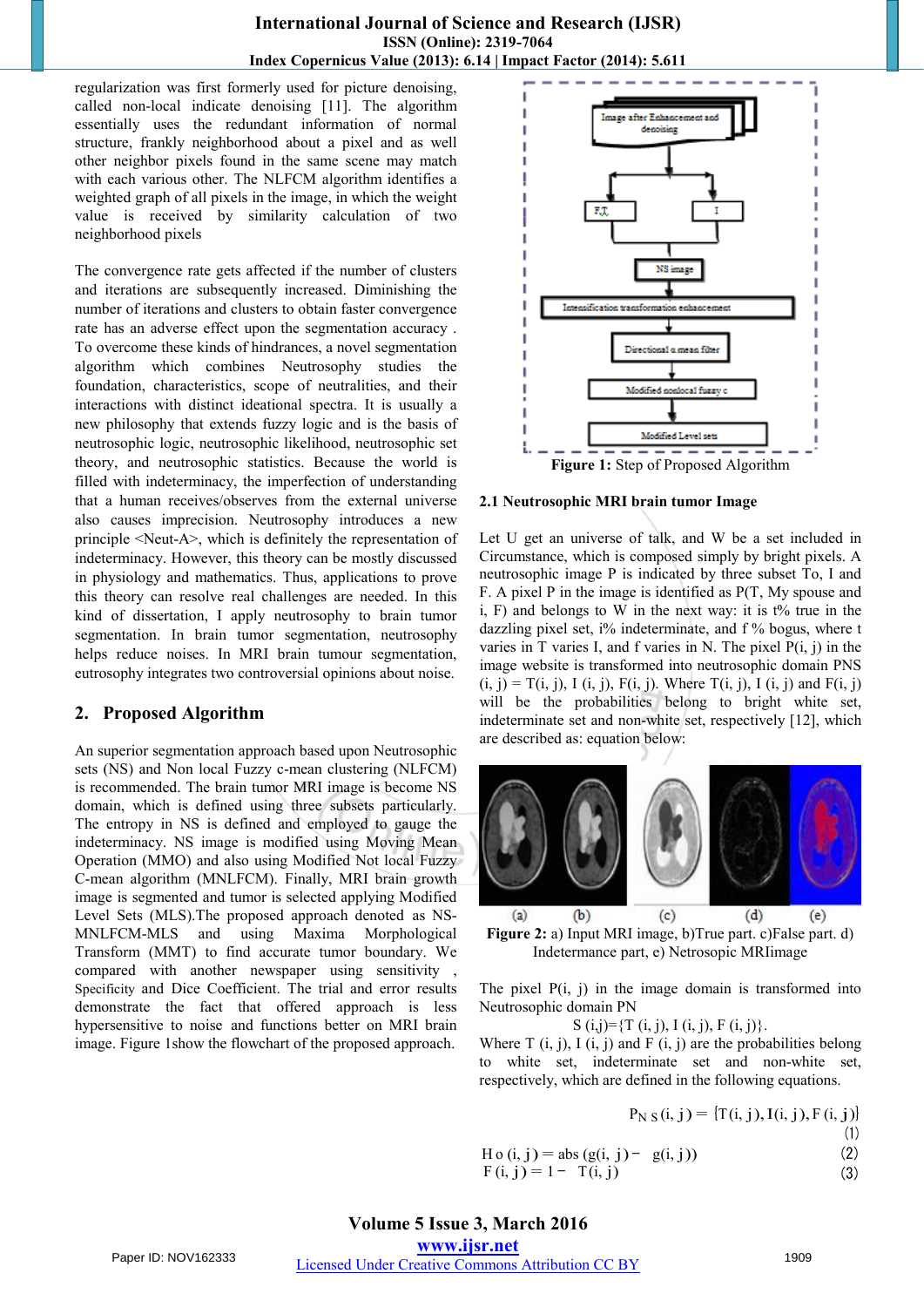$$
\overline{g(i,j)} = \frac{1}{w \times w} \sum_{m=1-w/2}^{1+w/2} \sum_{n=1-w/2}^{1+w/2} g(m,n)
$$

$$
(\mathbf{4})
$$

(5)

(6)

 $\overline{I}$ 

$$
T(i,j) = \frac{g(i,j) - \bar{g}_{min}}{\bar{g}_{max} - \bar{g}_{min}} g(m,n)
$$

$$
I(i,j) = 1 - \frac{Ho(i,j) - Ho_{min}}{\bar{H}o_{max} - \bar{H}o_{min}}
$$

Where  $\overline{g(i, j)}$  is the local mean value of the image, H o(i, j) is the homogeneity value of  $T$  at  $(i, j)$  which is described by the absolute value of difference between intensity  $g(i, j)$  and its local mean value  $g(i, j)$ . Figure show input image and if of the enhanced MRI image then NS Image are shown in fig (D)

#### **2.2 Enhancement of NS MRI brain tumor Image**

The MRI brain tumor picture in NS domain might increased using intensification transformation enhancement technique (ITET) to increase the top quality and emphasizes certain features of a picture to makes segmentation easier and more effective [13].Figure 3 show result of using (ITET)

$$
\mathbf{E}\left(\mathbf{T}\left(\mathbf{x},\mathbf{y}\right)\right) = 2\mathbf{T}^2\left(\mathbf{x},\mathbf{y}\right) \qquad \qquad 0 \leq \mathbf{T}(\mathbf{x},\mathbf{y}) \leq 0.5 \qquad (7)
$$

$$
\mathbf{E}(\mathbf{T}(x,y)) = 1 - 2(1 - \mathbf{T}(x,y))^2 \qquad \qquad 0.5 < T(x,y) \le 1 \tag{8}
$$



**Figure 3:** A) Enhanced True, b) Enhanced False. C)Enhanced Indetremnance .d) Enhanced Netrosopic Image.

#### **2.3 Entropy of NS brain tumor MRI Image**

Entropy is utilized to assess the distribution of diverse gray level in mind tumor MRI images. In the event that the entropy is optimum, the several intensities have even probability and the features distribute uniformly. If the entropy is small, the intensities have different possibilities and their distributions are actually non-uniform.

Definition 1 (Neutrosophic image entropy) NS picture entropy is defined while the summation of the entropies of three subsection, subdivision, subgroup, subcategory, subclass F, T and I, which is employed to evaluate the distribution in the components in NS site [14]:

| $EnT = - PT$ (i) $In PT$ (i) | (9)  |
|------------------------------|------|
| $EnF = - PF$ (i) ln PF (i)   | (10) |

| --- | 11 (1) 111 11 (1)        | $\sqrt{1}$ |
|-----|--------------------------|------------|
|     | $EnI = - PI(i) ln PI(i)$ | (11)       |

EnNS=EnT+EnI+EnF (12) Where EnI , EnT and EnF are the entropy of subsets T , I and F , respectively as shown in fig 4.



**Figure 4:** GUI Result of entropy calculation

#### **2.4 Directional α-mean operation**

In [14], an  $\alpha$  -mean functioning was defined on a neutrosophic image, and it taken off noise efficiently However, it could blurring the image and lessen the contrast, which can reduce the performance of the segmentation to overcome this kind of drawback, directional α-mean operation denoted as DAM is usually newly proposed to remove the noise effect and conserve the edges at the same time. The function of the directional mean filter DAM is identified as [16]:

$$
M F(i, j) = \begin{cases} R_{1} & |G_{T_{h}}(i, j) - G_{T_{h}}(i, j)| \leq \sigma \\ R_{2} & G_{T_{h}}(i, j) - G_{T_{h}}(i, j) > \sigma \\ R_{3} & G_{T_{h}}(i, j) - G_{T_{h}}(i, j) > \sigma \end{cases} \tag{13}
$$

Where  $G(i, j)$  Th and  $G(i, j)$  TV are the norm of the gradientat (,at the horizontal and vertical direction, respectively.



 $(a)T,b)I.c$  $F.d)NS$ 

#### **2.5 Modified Non Local Fuzzy C mean :**

As shown in above, NON local FCM (NLFCM) is extremely sensitive to the outliers. The membership function of the Nonlocal unclear is modified by looking at the outliers rejection; Frequency. (10) becomes: 16

$$
J_{RFCM} = \sum_{j \in \Omega} \sum_{k=1}^{N} u_{jk}^{q} \| y_j - v_k \|^{2} + \frac{\beta}{2} \sum_{j \in \Omega} \sum_{k=1}^{N} u_{jk}^{q} \sum_{n \in N_{j}^{R}} w_{jn} \sum_{l \in L_{k}} u_{nl}^{q}
$$
 (14)

The part of the exponent is definitely to limit the partially distribution with the points between two neighboring clusters somewhat than to all groupings. Is defined as:

## **Volume 5 Issue 3, March 2016**

### **www.ijsr.net** Paper ID: NOV162333 Licensed Under Creative Commons Attribution CC BY 1910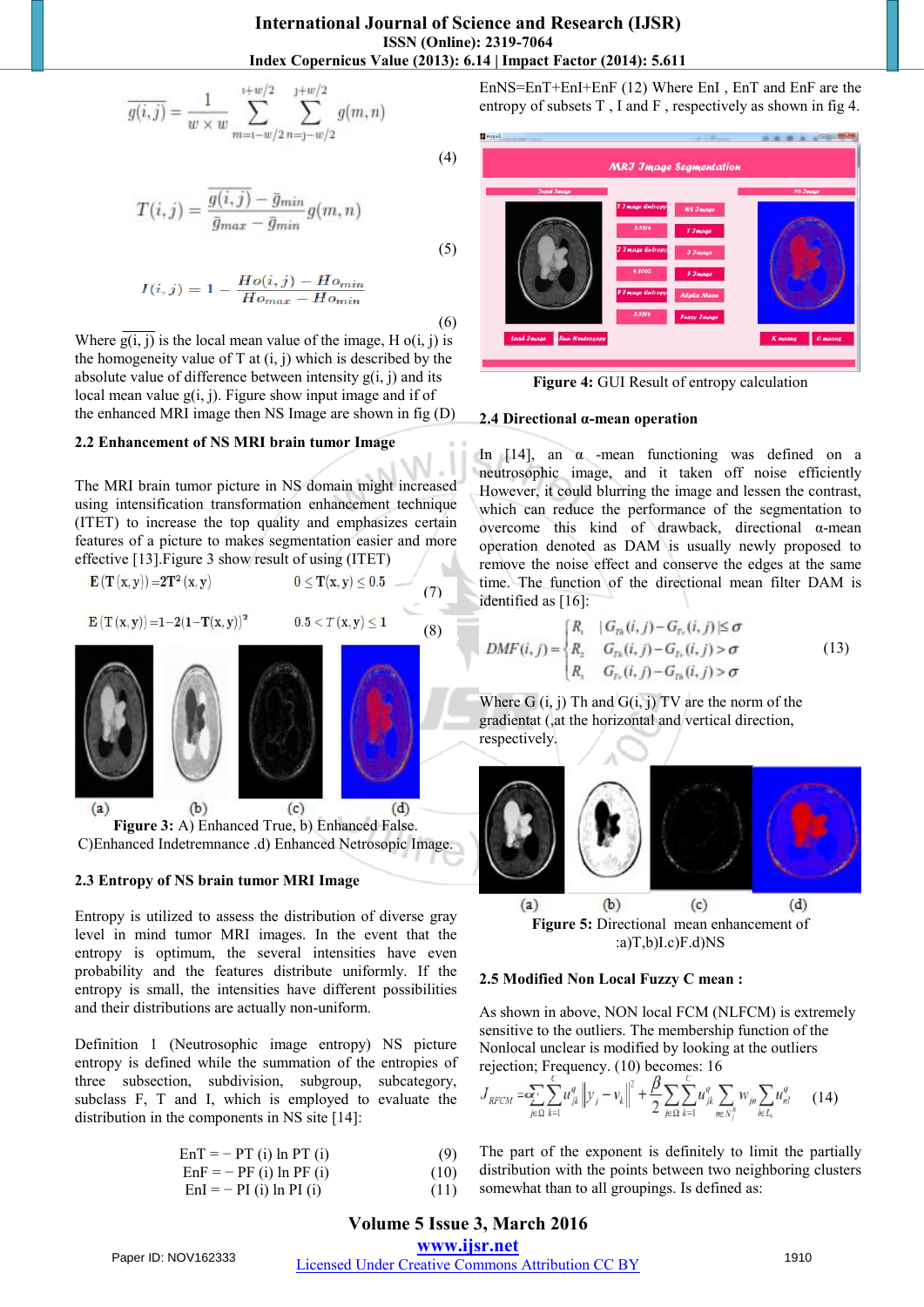$$
\alpha = \frac{(X_{\text{max}} - X_{\text{min}}) + 1}{256} + 1 \tag{15}
$$

Exactly where X max and Times min are respectively, the maximum and the minimal intensity in the image is between 1 and 2 If the graphic has a big intensity selection the partial distribution of the pixels between 2 surrounding clusters is reduced. Not likely, if the image includes a small intensity range, is usually close to 1 and the partial distribution of the pixels is basically among the adjacent groupings.

The membership function of NLFCM is modified by simply replacing the original length from equation 8 in [11].

$$
u_{jk} = \frac{\int_{\alpha}^{1} y_j - v_k \right|^2 + \beta \sum_{n \in N_j^R} w_{jn} \sum_{l \in L_k} u_{nl}^q}{\sum_{i=1}^{C} \sum_{j=1}^{d} ||y_j - v_k||^2 + \beta \sum_{n \in N_j^R} w_{jn} \sum_{l \in L_k} u_{nl}^q} \qquad (16)
$$

Combining NS brain tumor image with MNLFCM we get accurate place of brain tumor as shown in figure 6.



**Figure 6:** Clustering of Netrosophic image using MNLFCM

#### **2.6 Modified level sets**

 After using netrosophic with Modified Nonlocal Fuzzy C Mean (MNLFCM) we have to make use of boundary method to get accurate tumor. In General, picture segmentation models using level sets method(LSM )can always be classified as edge-based types or region-based models [17]- [18]. The former utilizes edge details [19] although the latter employs a region descriptor to control the displacement of the active contour [20], [21]. Edge-based types are not sensitive to inhomogeneity of image features. But are sensitive to objects with poorly described tumors boundaries. In images in which the intensities change steadily in the vicinity of a poorly defined border, the border-stop function (BSF) does not stop the contour [22].

To overcome the limitation with the traditional BSFs in border based active contour types, we propose a construction to construct a group of robust BSFs that make use of probability scores rather than the predicted class brands from a classifier. Seeing that the scores fall in [0, 1], this kind of task is just like fuzzy segmentation. Unlike the techniques of [23], [24], which in turn rely only on category probability using Bayes' guideline, our framework is considerably more flexible since it utilizes the probability scores by any classifier. At the same time, we maintain gradient information to end contour evolution when presently there are no fuzzy principles due to distinct limitations. These ideas differentiate the work from [25], which relies on energy and is also considered a region-based level set technique. The

traditional BSF needs reinititialization to avoid irregularities during its evolution [20], [21]. As reinitialization often brings about problems, Li et al. [22] proposed the length regularized level set development (DRLSE) which removes the advantages of reinitialization. That they applied the DRLSE to an edge-based active curve model by introducing the gradient flow as equation(19)

$$
\frac{\partial \phi}{\partial t} = \mu \text{div}(d_p(|\nabla \phi|) \nabla \phi) \n+ \lambda \delta_{\epsilon}(\phi) \text{div}\left(g \frac{\nabla \phi}{|\nabla \phi|}\right) + \beta g \delta_{\epsilon}(\phi)
$$
\n(17)

We use the fuzzy ESF

$$
\beta = (2(P - 0.5))^2 \tag{18}
$$

Where P is the probability score for the foreground Subsequently, the fuzzy ESF is used to regularize function in (4) to obtain which can be simply expressed by

$$
g_{new} = g\beta \tag{19}
$$

The fuzzy ESF, will compel to be near 0 when is near zero despite the fact that is much higher than 0, i.e., when the picture force drops bit by bit .Consequently, will be near 0 which will stop a shape at the fancied limit. It is clear that capacity assumes an imperative part when an inadequately characterized limit is available. It produces a base worth when the scores are at the choice limit. Besides, holding the inclination data is helpful at clear limits subsequent to there are no fluffy qualities. Capacity fuses both of these favorable circumstances to give exact division results. What's more, the proposed structure is adaptable



**Figure 7:** a) Modified level sets b) Segmented tumor part

#### **2.6 Maxima transform Enhancement**

For an graphic is definitely made using morphological operations such as iterated dilations of the image and later it is camouflaged. Koh et al [29] have defined H transform as where  $RI (I - h)$  is the retraced image by dilating I with respect to I - h. This sort of restrains all pixels in whose power rate is littler than the limit if maybe the worth is rather than their neighbors. Well then locate all territorial ideal of picture and individual the pixels of successive force. Maxima strategy is taken out utilizing the equation Regional maxima of H-maxima changed group picture having tumor can be utilized to uproot neighborhood pixels of power underneath h from the capabilities. Utilizing Eq. (9), last particular tumor locale is unquestionably separated without edema and other non-tumor area. H-maxima change happen to be shown in Fig.8.

$$
H_{\max_h}(I) = R_I(I - h),
$$
 (20)

$$
T_{\max h}(I) = R_{\max}(H_{\max h}(I))
$$
\n(21)

# **Volume 5 Issue 3, March 2016**

**www.ijsr.net**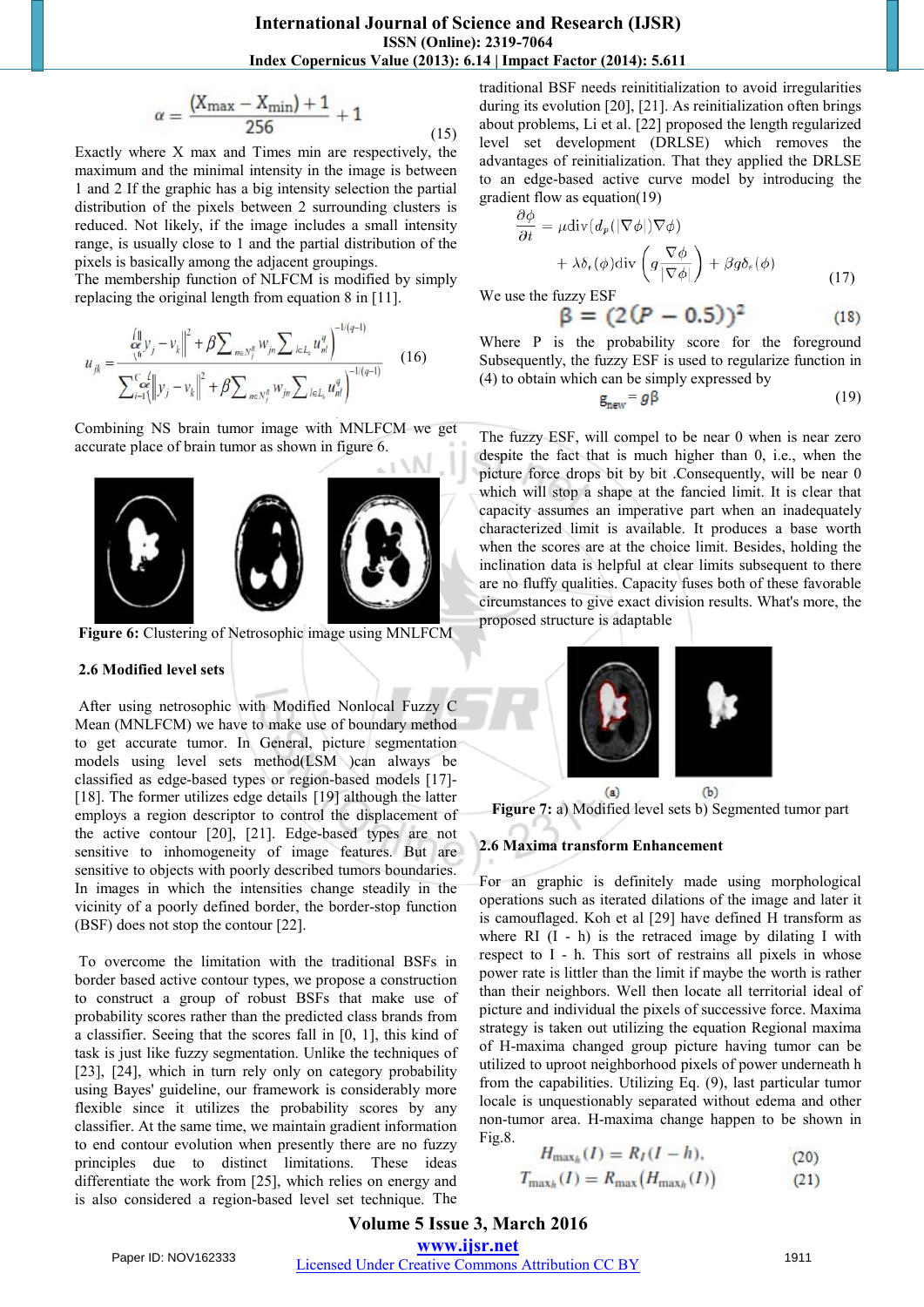

**Figure 8:** Segmented tumor using H transform

#### **2.7 Performance Evaluation Metric:**

The datasets for experimental analysis were obtained from Mansoura Hospital University MRI Scan. Tests are executed on numerous brain MR image datasets having tumor. To evaluate the segmentation accuracy, we used three metrics, namely, (i) the Dice Similarity Coefficient (DSC), (ii) the 98 percentile modified Hausdorff distance (H98)[30]. The following subsections will describe each used metric in more detail.

A) Dice Similarity Coefficient The Dice similarity coefficient (DSC) measures set agreement between two sets (S,G), and is defined as the union size of the two sets divided by the average size of the two sets

DSC(S, G) = 
$$
(2|S \cap G| / (S \cap G + S \cup G)) \times 100
$$
 (22)

In segmentation validation, the DSC is usually expressed in terms of false positive (FP), false negative (FN), true negative (TN), and true positive (TP) counts, which were obtained by comparing the segmentation results to the ground truth (gold standard) (see Figure 31). These values can be used to calculate the DSC as shown by [30]:

DSC = 2T P/( 2T P + F P + F N )× 100 (23)

A DSC estimation of zero shows no cover; an estimation of one demonstrates perfect division. Higher numbers show better division, which implies that the division results coordinate the ground truth superior to anything results with lower qualities DSC values.

**Table 1:** Accuracy of the proposed segmentation approach for each subject using dice similarity coefficient (DSC(%)). &Accuracy of the proposed segmentation approach for each subject using the 98 percentile modified Hausdorff distance

| Patient number | <b>DSC</b> | Hausdroff |
|----------------|------------|-----------|
|                | 98.403     | 2.05      |
| P.2            | 96.56      | 5.13      |
| p.3            | 97.34      | 1.78      |
|                | 96.76      | 12.43     |



**Figure 9:** Diagram illustrating the meaning of segmentation errors, namely, true positive (TP), false positive (FP), true negative (TN), and false positive (FP). These segmentation errors, obtained by comparing the segmented and the ground truth objects, are used to calculate the dice similarity coefficient (DSC).

#### **B) Modified Hausdorff Distance**

Distance measures are another type of performance metric used for evaluating segmentation methods. The Euclidean distance is often utilized, but another common measure is the Hausdorff distance (H). The H value from a set S to a set G is defined as the maximum distance of the set S to the nearest point in the set G (see Figure 6 [30]):

$$
H(S, G) = \max s \in S \{ \text{ming} \in G \{ d(s, g) \} \}, \tag{24}
$$

where s and g are points of sets S and G, respectively, and d(s, g) is Euclidean distance between these points. The bidirectional Hausdorff distance, denoted by H (S, G), between the segmented region (S) and its ground truth (G) is defined as:

$$
HBi(S, G) = max{H(S, G), H(G, S)}. (25)
$$

In this paper, to eliminate the effect of segmentation outliers, the 98-percentile modified Hausdorff distance (MH ) was used to assess the proposed segmentation framework accuracy. Metrics were computed by comparing a ground truth segmentation to results from the proposed segmentation technique. The detailed segmentation results for each subject are given in Tables 1

As demonstrated in Table 1, the DSC for segmentation of the brain tumor is gives good result using our proposed algorithm .Performance shown in fig (9) and in table2.

## **3. Conclusion**

In this paper, the proposed full automatic brain tumor segmentation technique has been denoted as NS- MNLFCM-MLS and using Maxima Morphological Transform (MMT) to find accurate tumor boundary. It is based on neutrosophic preprocessing method and Modified non local fuzzy c mea Clustering method Compared with another new paper using Jaccard Index and Dice Coefficient. Results demonstrate the fact that offered approach is less hypersensitive to noise and functions better on MRI brain image .Proposed algorithm give high accuracy result compared with another methods. The results of the proposed method show that the 100% detection rate in all 34 cases with average of high dice

## **Volume 5 Issue 3, March 2016**

**www.ijsr.net**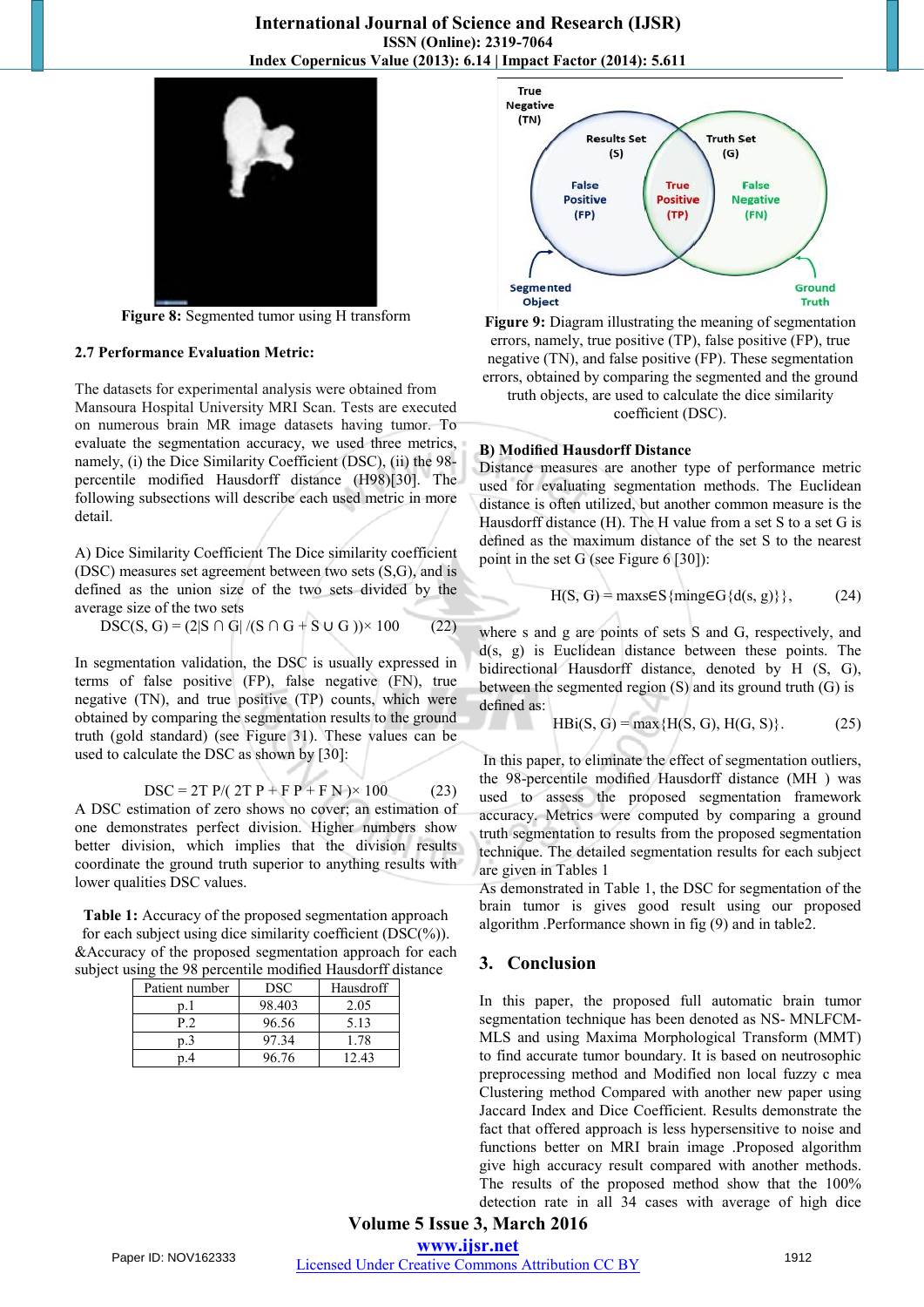## **International Journal of Science and Research (IJSR) ISSN (Online): 2319-7064 Index Copernicus Value (2013): 6.14 | Impact Factor (2014): 5.611**

99.37%, high specificity 99. 26% and lower missing rate 0.52, and modified Hausdroff distance 1.302.



paper[9],[10]

**Table 2:** Accuracy of the proposed segmentation approach for each MRI brain tumor for 34 patient using dice, sensitivity and specitivity & Accuracy of the proposed segmentation approach for each subject using the 98 percentile modified Hausdorff distance

|                   | Dice   | Sensitivity | Specificity |
|-------------------|--------|-------------|-------------|
| NS- MNLFCM-MLS    | 0.9937 | 0.9412      | 0.9926      |
| <b>IFCM[9]</b>    | 0.8908 | 0.8876      | 0.894       |
| <b>IVIFCMI101</b> | 0.944  | 0.9314      | 0.9892      |

# **Reference**

- [1] Foo JL. A survey of user interaction and automation in medical image segmentation methods. Tech rep ISUHCI20062, Human Computer Interaction Department, Iowa State Univ; 2006.
- [2] Olabarriaga S, Smeulders A. Interaction in the segmentation of medical images: a survey. Med Image Anal 2001;5:127–42.
- [3] Yao J. Image processing in tumor imaging. New techniques in oncologic imaging; 2006. p. 79–102.
- [4] Rafael C. Gonzalez and Richard E. Woods, Digital Image Processing, Second Ed.., Pearson Education publication, ISBN 81 – 7808 – 629 – 8, pp.68 – 70.
- [5] G.R. Sinha and Bhagawati Charan Patel, Medical Image Processing: Concepts and Applications, PHI publications, ISBN-978-81-203-4902-5, 2014.
- [6] Zhou D, Zhou H ,A modified strategy of fuzzy clustering algorithm for image segmentation. 2014.Soft Comput, pp 1–12.
- [7] Zhao F, Jiao L, Liu H (2013) Kernel generalized fuzzy c-means cluster-ing with spatial information for image segmentation. Digit Signal Process. 23:184–199
- [8] Agrawal S, Panda R, Dora L (2014) A study on fuzzy clustering for magnetic resonance brain image segmentation using soft computing approaches. Appl Soft Comput 24:522–533
- [9] V. P. Ananthi,A new fuzzy clustering algorithm for the segmentation of brain tumor Springer-Verlag Berlin Heidelberg 2015
- [10[\]M. Zarinbal,](http://ieeexplore.ieee.org/xpl/articleDetails.jsp?tp=&arnumber=6893890)Interval type-2 fuzzy image processing expert system for diagnosing brain tumors. [M. Zarinbal](http://ieeexplore.ieee.org/xpl/articleDetails.jsp?tp=&arnumber=6893890) ; Dept. of Ind. Eng., Amirkabir Univ. of Technol., Tehran,

Iran [Norbert Wiener in the 21st Century \(21CW\), 2014](http://ieeexplore.ieee.org/xpl/mostRecentIssue.jsp?punumber=6884877) [IEEE Conference](http://ieeexplore.ieee.org/xpl/mostRecentIssue.jsp?punumber=6884877) 

- [11]A Fuzzy c-Means Clustering Scheme Incorporating Non-Local Spatial Constraint for Brain Magnetic Resonance Image Segmentation Cong, Wang; Song, Jianhua; Wang, Lei; Liang, Hong; Li, Jin [.Journal of Medical Imaging](http://www.ingentaconnect.com/content/asp/jmihi)  [and Health Informatics,](http://www.ingentaconnect.com/content/asp/jmihi) Volume 5, Number 8, December 2015, pp. 1821-1825(5)
- [12]Mohan, J., Krishnaveni, V., Guo, Y., Kanchana, J.: MRI denoising based on neutrosophic wiener filtering. In: IEEE International Conference on Imaging Systems and Techniques (IST), pp. 327–331 (2012)
- [13]Zhang, M., Zhang, L., Cheng, H.D.: A neutrosophic approach to image segmentation based on watershed method. Signal Processing 90, 1510–1517 (2010)
- [14]Guo, Y., Cheng, H.D., Zhang, Y., Zhao, W.: A new neutrosophic appraoch to image thresholding. In: Proceedings of the 11th Joint Conference on Information Sciences, pp. 1–6. Atlantis Press (2008)
- [15] Y. Guo and H. D. Cheng, "New neutrosophic approach to image segmentation," Pattern Recognition, vol.42, pp. 587595,
- [16] Y. Guo, H. D. Cheng, J. Tian and Y. Zhang. A novel approach to speckle reduction in ultrasound imaging. Ultrasound in Medicine & Biology, vol.35, 2009.
- [17]C.Li,R.Huang,Z.Ding,J.Gatenby,D.N.Metaxas,andJ.C.G ore,"A level set method for image segmentation in the presence of intensity inhomogeneities with application to mri," *IEEE Trans. Image Process.*,vol. 20, no. 7, pp. 2007–2016, 2011.
- [18] S. Mukherjee and S. Acton, "Region based segmentation in presence of intensity inhomogeneity using legendre polynomials," *IEEE Signal Process. Lett.*, vol. 22, no. 3, pp. 298–302, Mar. 2015.
- [19] V. Caselles, R. Kimmel, and G. Sapiro, "Geodesic active contours," *Int. J. Comput. Vis.*, vol. 22, no. 1, pp. 61–79, 1997.
- [20] D. Mumford and J. Shah, "Optimal approximations by piecewise smooth functions and associated variational problems," *Commun. Pure Appl. Math.*, vol. 42, no. 5, pp. 577–685, 1989.
- [21]T. F. Chan and L. Vese, "Active contours without edges," *IEEE Trans. Image Process.*, vol. 10, no. 2, pp. 266–277, 2001.
- [22]A. Pratondo, B. P. Nguyen, C.-K. Chui, and S.-H. Ong, "Vocal cord segmentation from CT images using machine learning," in *Proc. 10th Asian Conf. Computer Aided Surgery (ACCAS 2014)*, 2014, pp. 40–41, The Japan Society of Computer Aided Surgery.
- [23]J. Wu, Z. Yin, and Y. Xiong, "The fast multilevel fuzzy edge detection of blurry images," *IEEE Signal Process. Lett.*, vol. 14, no. 5, pp. 344–347, 2007.
- [24]D. Smeets, D. Loeckx, B. Stijnen, B. De Dobbelaer, D. Vandermeulen, and P. Suetens, "Semi-automatic level set segmentation of liver tumors combining a spiralscanning technique with supervised fuzzy pixel classification," *Med. Image Anal.*, vol. 14, no. 1, pp. 13– 20, 2010.,
- [25]S. Krinidis and V. Chatzis, "Fuzzy energy-based active contours," *IEEE Trans. Image Process.*, vol. 18, no. 12, pp. 2747–2755, 2009.,

# **Volume 5 Issue 3, March 2016**

**www.ijsr.net**